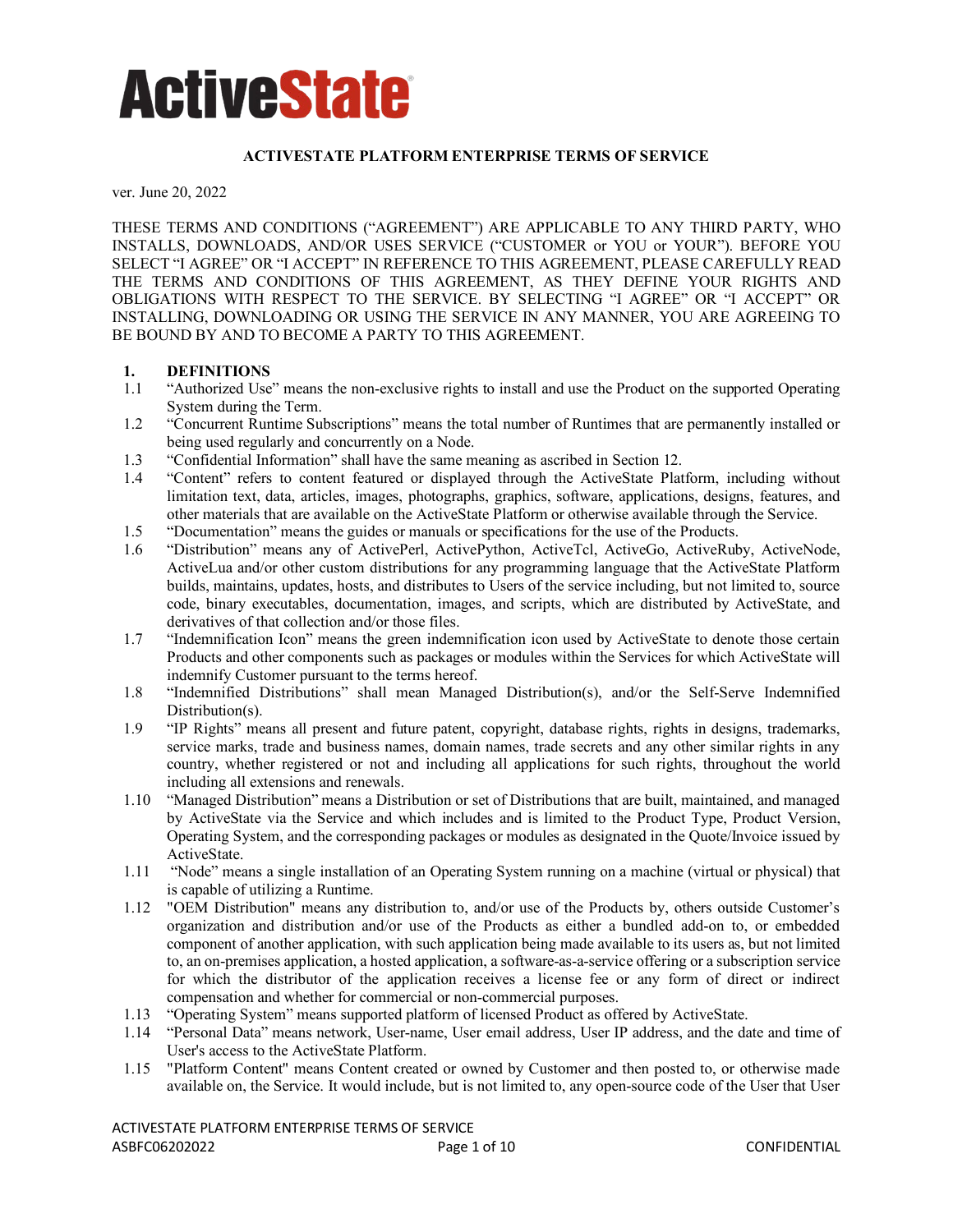may elect to use in conjunction with the Service or any output of any User program using a Runtime built on the platform as part of the Service.

- 1.16 "Product" means any Distribution, Managed Distribution, Self-Serve Indemnified Distribution, and/or any other products provided and or licensed via ActiveState Platform and may include the media upon which such software is delivered to Customer but for the avoidance of doubt shall not include the ActiveState Platform.
- 1.17 "Product Type" means the software language of the licensed Product such as ActivePerl, ActivePython, ActiveTcl, ActiveGo, ActiveRuby, ActiveNode, and or ActiveLua, or other programming languages ActiveState may offer from time to time.
- 1.18 "Product Version" means the number which identifies a specific version of the Product Type of the licensed Software.
- 1.19 "Professional Services" means training, consulting, custom development, or implementation services that ActiveState provides to Customers pursuant to Exhibit F (as defined in section 3 herein).
- 1.20 "Quote or Invoice or Order Form" means the form issued by ActiveState directly to Customer or through a third-party reseller for selling or reselling of the Products.
- 1.21 "Runtime" means a collection of open-source components and or other components provided by ActiveState in compiled form (if needed) that must be present in order to perform an activity. Examples of activities shall include but are not limited to development, running an application, using a language interpreter, linting, reformatting or compiling source code, executing code, updating dependencies or interpreters via ActiveState's or third-party command line interface ("CLI"), installing additional dependencies via CLI and or any other deployment methodologies offered by the ActiveState Platform. For customers with agreements that include the definition of Active Runtime and Static Runtime; those definitions are included under this definition of Runtime.
- 1.22 "Self-Serve Indemnified Distribution" means a Distribution or set of Distributions available via Service wherein: (a) those individual Products and other components such as packages or modules selected by Customer must have been individually marked with the Indemnification Icon at the time of selection; and (b) once all such Products and other components such as packages or modules are compiled into the completed Distribution selected by Customer, such completed Distribution must have then been marked with the Indemnification Icon by ActiveState at the time of selecting and running such Distribution using the Service.
- 1.23 "Statement of Work" or "SOW" means a mutually executed statement of work detailing the Professional Services ActiveState will perform for you, related Fees, and each party's related obligations.
- 1.24 "Term" means the Initial or any Renewal Term as specified in Section 4 herein.
- 1.25 "Trademarks" means the trademarks, whether registered or unregistered, used by ActiveState and/or its affiliates or their licensors.
- 1.26 The "ActiveState Platform" refers to ActiveState Platform or service(s) located at [www.activestate.com](http://www.activestate.com/) or platform.activestate.com which is used, among other things, to build, maintain, update, host, and distribute to Users of the service including, but not limited to, source code, binary executables, documentation, images, and scripts, which are distributed by ActiveState and are derivatives of ActivePerl, ActivePython, ActiveTcl, ActiveGo, ActiveRuby, ActiveNode, ActiveLua and/or other custom distributions for any programming language. It also refers to ActiveState-owned subdomains of activestate.com.
- 1.27 "User(s)" means the Customer's end users of the ActiveState Platform.
- 1.28 "User Data" means all information and data collected by the ActiveState Platform or otherwise transmitted by the ActiveState Platform to ActiveState and or by other ActiveState products, including any metadata, metrics, statistics, or other information relating to the performance, operations, resource, health, or other conditions of the ActiveState Platform and or resulting language distributions created by the ActiveState Platform, any component thereof (including third party components), host names, interpreter used, and system architecture, which includes filenames, full path, file size, and content hash.

### **2. LICENSE GRANT**

2.1 Upon ActiveState's acceptance of Customer's order and Customer's payment of associated fees and for the duration of the Term, Customer shall have a worldwide, personal, revocable, limited, non-exclusive, nontransferable, non-sub-licensable right and license to download, install, and use the ActiveState Platform and Products for Customer's internal use only subject to compliance with the terms of this Agreement. Services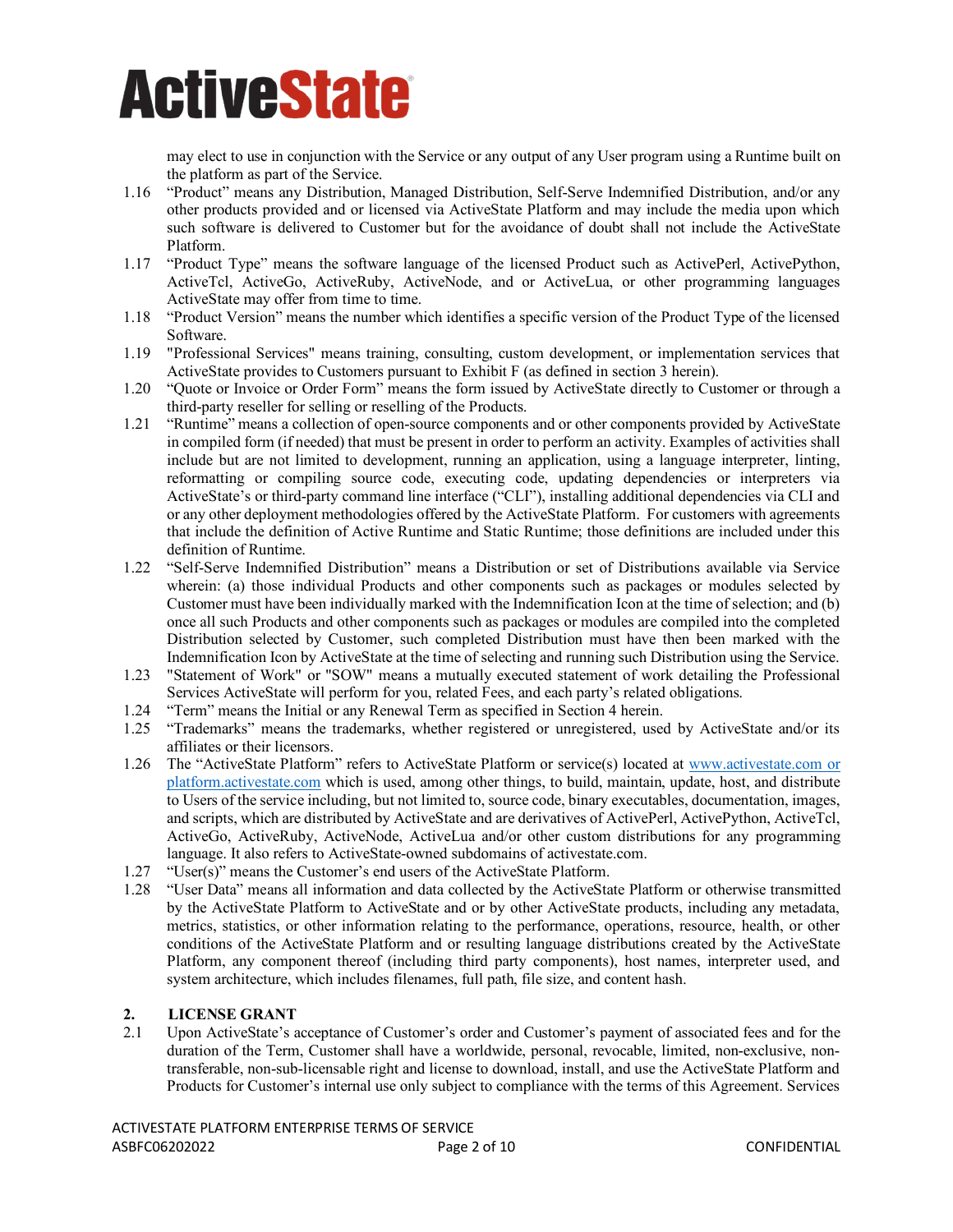are for the use of Customer only, and may not be resold, leased, sublicensed, or otherwise transferred or made available to or for the benefit of any other party. The ActiveState Platform and Products are not sold but licensed for the duration of the Term. Customer has no other rights to the ActiveState Platform and Products except as specified in this Agreement. The ActiveState Platform and Products shall be used only as expressly permitted in this Agreement. Customer shall be required to submit a signed certificate to ActiveState, upon request verifying that the ActiveState Platform and Products are being used pursuant to this Agreement, including any user limitations.

- 2.2 Customer will not modify, make derivative works of, disassemble, reverse compile, or reverse engineer any part of the Services, remove any proprietary notices or labels, or access or use the services in order to build or support, and/or assist a third party in building or supporting, products or services competitive to ActiveState or create unauthorized Internet links to the Service or mirror any content on any other server or wireless or internet-based device.
- 2.3 Customer shall be responsible for obtaining and maintaining any equipment and ancillary services including internet connectivity, needed to connect to, access or otherwise use the ActiveState Platform and Products. Customer shall also be responsible for maintaining the security of Customer's account or passwords or use of ActiveState Platform by Users with or without Customer's knowledge or consent, and Customer hereby acknowledges and agrees that ActiveState shall have no responsibility for such matters. Customer may not terminate this Agreement or request any refund based on failure of its equipment or any ancillary service required for proper functioning of ActiveState Platform and Products.
- 2.4 Customer owns and accepts all responsibility for Platform Content or User Data or information that Customer and its Users process or submit to the Service in the course of using the Services. Customer agrees to separately back up all Customer Data. Customer shall provide notices to, and obtain any consents from, third parties as required by applicable law, rule or regulation in connection with ActiveState's processing of Personal Data via Service including but not limited to obligations placed by GDPR, PIPEDA or CCPA.
- 2.5 Customer agrees to act as a reference to prospective ActiveState customers and agrees to grant ActiveState the right to include Customer's name and logo as a Customer in Product promotional material, the consent can be rescinded by Customer at any time by sending an email to marketing $@$ activestate.com.

### **3. CONCURRENT RUNTIME SUBSCRIPTIONS**

- The total number of Products to be used by the Customer shall be measured as a unit of Concurrent Runtime Subscriptions.
- 3.2 The maximum number of Concurrent Runtime Subscriptions that a Customer can have shall be clearly defined on the Quote. Any overages shall be calculated based on the tier under which Customer usage falls and additional charges will be applied.

### **4. OWNERSHIP**

- 4.1 ActiveState and its licensors retains exclusive title to and all rights to the Services and ActiveState Platform and its underlying technology, software, patents, know-how, associated documentation, in whole or in part, and anything developed and delivered under this Agreement, including all improvements, enhancements, modifications, and derivative works.
- 4.2 Any trademarks, logos and ActiveState marks displayed on the ActiveState sites are the property of their owners, whether ActiveState or third parties. Customer's may only use ActiveState's trademarks with prior written permission from ActiveState.
- 4.3 ActiveState shall own any and all IP Rights that are created by ActiveState by making any modifications to the ActiveState Platform.
- 4.4 Customer shall not:
	- i. create derivative works based on the ActiveState Platform or Distributions;
	- ii. copy, frame or mirror any part or content of the ActiveState Platform except for Customer's own internal business purposes;
	- iii. copy, frame or mirror any part or content of the Distributions except as specified in applicable license agreement attributable to the relevant Distribution;
	- iv. reverse engineer the ActiveState Platform and or any Distributions;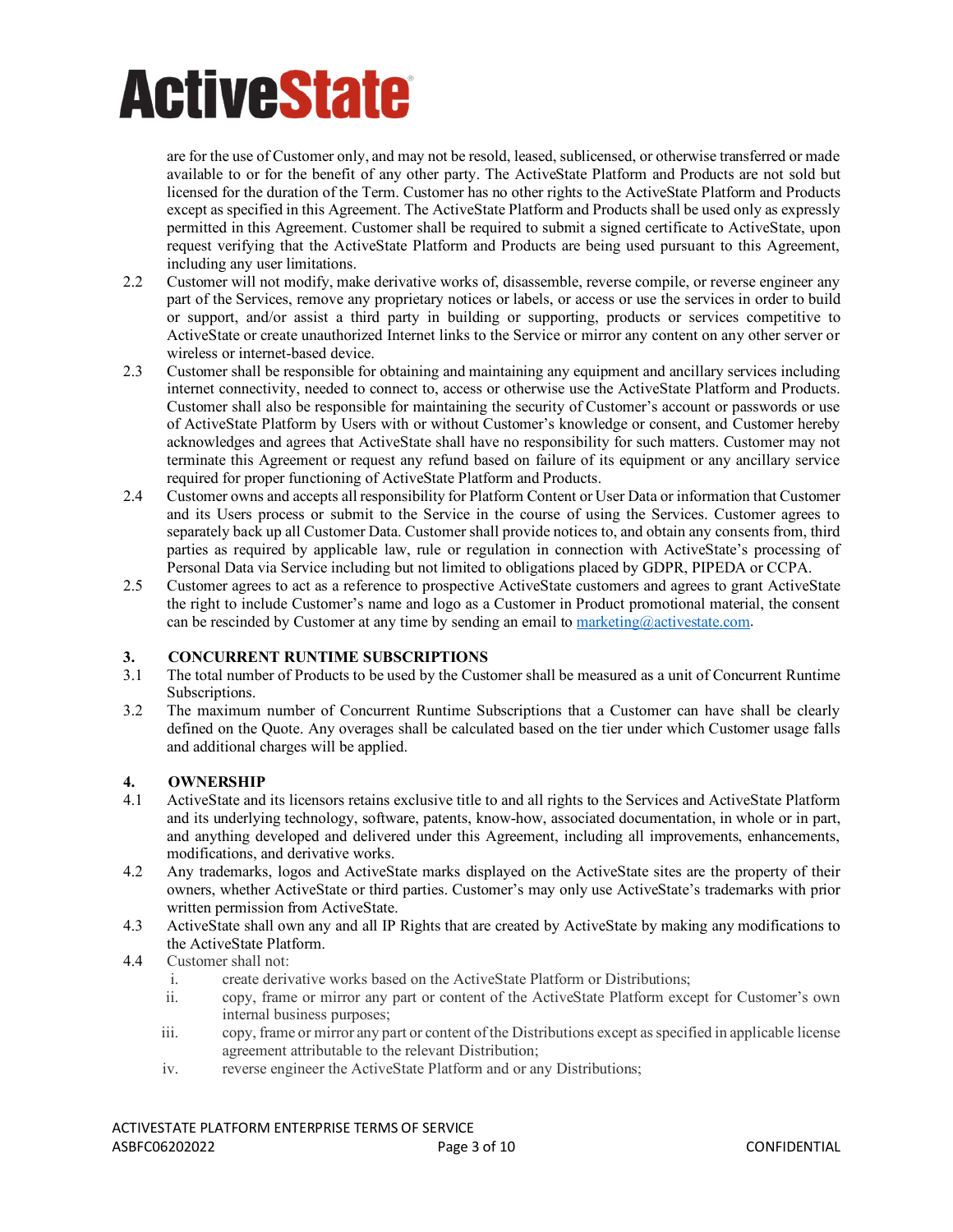- v. duplicate, copy, or reuse any portion of the HTML/CSS, Javascript, or visual design elements or concepts without express written permission from ActiveState;
- vi. permit any third party to access the ActiveState Platform;
- vii. access the ActiveState Platform in order to:
	- a. build a competitive product, or
	- b. copy any features, functions, or graphics of the ActiveState Platform.
- 4.5 The ActiveState Platform may include or use open-source software components and/or Customer may utilize additional open-source software components from the ActiveState Platform, each of which is licensed to Customer under its own applicable license terms and conditions, which can be found in the license file or the corresponding source files for such software component. For the avoidance of doubt, this Agreement does not limit Customer's rights or grants any right to Customer that supersedes the terms of any applicable opensource software license for the applicable open-source components.
- 4.6 Customer retains exclusive title to and all rights to the Platform Content along with any data that is derived from the User Data and provided to Customer as part of the Services.

### **5. TERM**

- 5.1 Services shall be provided for the period of three (3) years ("Initial Term") as specified on the Quote, attached in Exhibit A and shall automatically renew for the same period as the Initial Period ("Renewal Term") unless Customer provides written notice of termination at least sixty (60) days prior to the end of the Initial Term or any Renewal Term. All applicable fees must be paid prior to the provisioning of the Services.
- 5.2 This Agreement commences on the date ActiveState starts providing services to Customer and continues, unless expired or terminated under Section 11.

#### **6. FEES & PAYMENTS**

- 6.1 Customer agrees to pay for all Products or services ordered in the Quote. The services shall be invoiced to Customer annually in advance unless otherwise agreed in the Quote. All fees due under this Agreement are non-cancellable and the sums paid are non-refundable. All amounts invoiced hereunder are due and payable within 30 days of the date of the invoice.
- 6.2 Customer is responsible to pay for any sales, value-added or other similar taxes imposed by applicable law that ActiveState must pay based on the services ordered, except for taxes based on ActiveState's income. Fees for services listed on the Quote are exclusive of taxes and expenses. All fees are exclusive of all goods and services tax (GST), foreign export duties, withholding taxes, or any other similar taxes, however designated or levied against the sale, and/or use of the services. Customer will pay any such tax ActiveState may be required to collect or pay. ActiveState reserves the right to increase fees upon the anniversary of this Agreement, with thirty (30) calendar days' prior written notice to Customer.
- 6.3 Customer shall pay ActiveState interest at a rate of one and a half percent (1.5%) per month on the balance remaining unpaid, beyond the payment due date. Any expenses associated with collections on past due invoices will be paid by Customer.
- 6.4 Disputes for invoiced items must be received by ActiveState in writing explaining the reason for dispute along with the supporting documentation supporting the claim within ten (10) business days of Customer's receipt of invoice. Payment for the total amount of invoice, excluding the item(s) in any written dispute notice, shall be due pursuant to the invoice terms. ActiveState will use its reasonable efforts to respond to any disputed item within ten (10) business days of receipt of notice of the written dispute. Once any dispute is resolved, invoice shall be paid within ten (10) days.

### **7. ACTIVESTATE WARRANTY**

- 7.1 During the Term and upon payment of all Fees ("Warranty Period"), ActiveState warrants to Customer that the ActiveState Platform and Products:
	- i. are compatible with the operating system and will operate in conformance with all the applicable Documentation and specifications as authorized by ActiveState;
	- ii. do not contain any known viruses, routines, programs, or devices that could interfere with Customer's use of the Products; and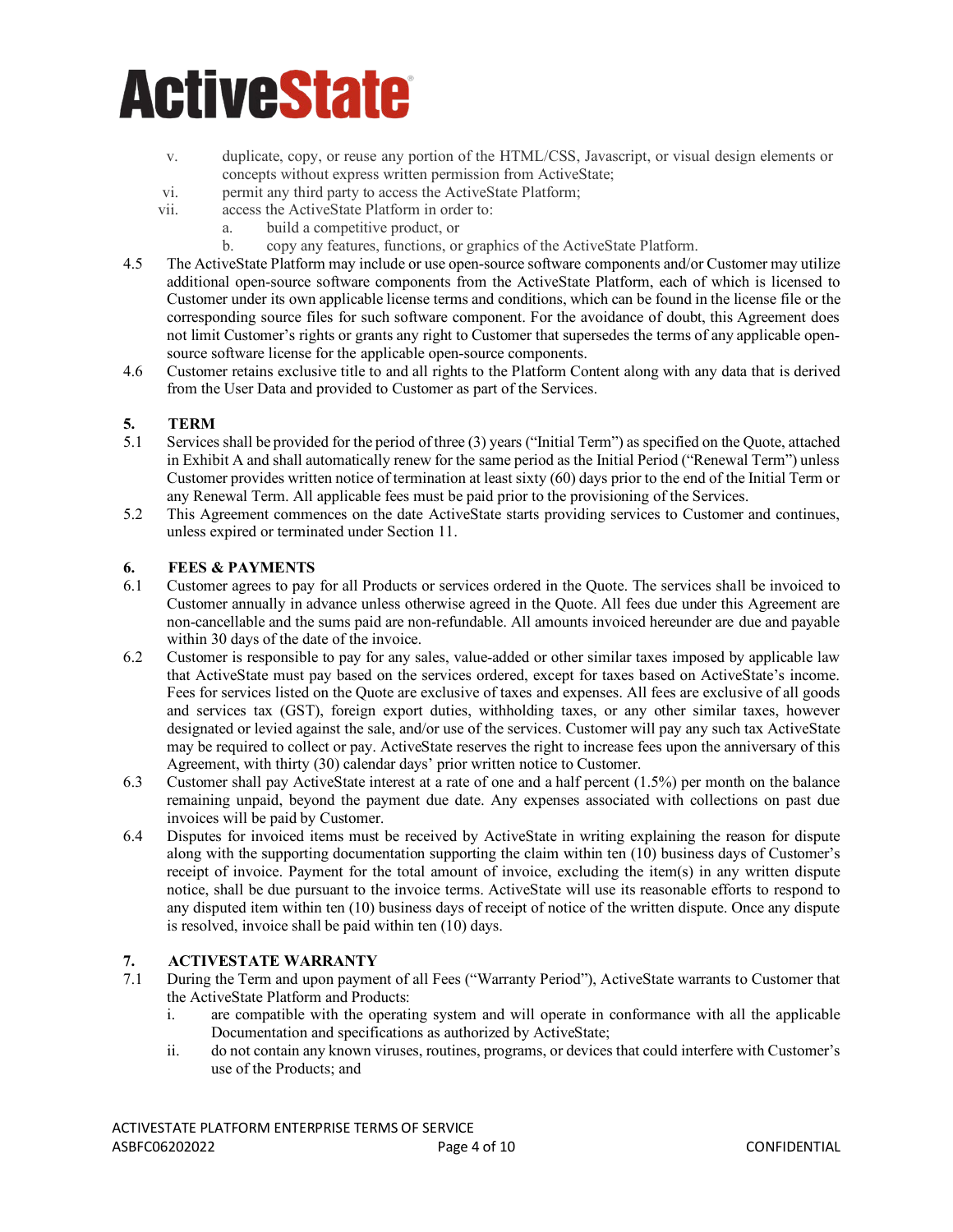- iii. do not include any timer, clock, counter, or other limiting mechanism that would allow ActiveState to disable the ActiveState Platform and Products or cause the ActiveState Platform and Products to be erased, inoperable or otherwise incapable of being used by Customer.
- 7.2 ActiveState shall use reasonable efforts consistent with prevailing industry standards to provide and maintain the services in a manner which minimizes errors and interruptions in the services and shall perform the Professional Services in a professional and workmanlike manner. Customer acknowledges that the services may be temporarily unavailable due to scheduled maintenance or for unscheduled emergency maintenance, either by ActiveState or by third-party providers. Where reasonably possible, ActiveState shall use reasonable efforts to provide advance notice in writing or by e-mail of any scheduled service disruption. In the event of breach of Warranties, ActiveState's exclusive liability and Customer's sole remedy shall be to correct or replace the ActiveState Platform and Products and/or the Documentation within a reasonable time. ActiveState shall only be liable for any breach of Warranties claim when notified in writing during the Warranty Period.
- 7.3 If ActiveState is notified as per Section 6.2 that the ActiveState Platform is not operating in conformance with the applicable Documentation and specifications during the Warranty Period, then ActiveState will respond within the applicable time period described in Exhibit B.
- 7.4 Customer acknowledges, understands and agrees that complex services are never wholly free from errors and/or defects and ActiveState gives no warranty or representation that the services will be wholly free from such errors and/or defects. ActiveState does not warrant or represent that the services will be compatible with any other software or systems that are not specified as compatible in the Documentation.
- 7.5 ActiveState will maintain appropriate administrative, physical, and technical safeguards for protection of the security, confidentiality, and integrity of Customer Data.
- 7.6 EXCEPT AS OTHERWISE SPECIFICALLY PROVIDED IN THIS SECTION, ACTIVESTATE PLATFORM AND PRODUCTS ARE PROVIDED BY ACTIVESTATE AND ACCEPTED BY THE CUSTOMER ON AN "AS IS" AND "AS AVAILABLE" BASIS AND ACTIVESTATE GIVES TO THE CUSTOMER NO OTHER REPRESENTATIONS OR WARRANTIES OF ANY KIND, AND DISCLAIMS ALL WARRANTIES, ORAL OR WRITTEN, EXPRESS, IMPLIED OR STATUTORY, WITH RESPECT TO THE SERVICE OR THE PERFORMANCE OR RESULTS OF USE THEREOF. WITHOUT LIMITING THE FOREGOING, ACTIVESTATE DOES NOT WARRANT THAT THE ACTIVESTATE PLATFORM OR PRODUCTS OR THE OPERATION THEREOF IS OR WILL BE ERROR-FREE OR UNINTERRUPTED OR MEETS OR WILL MEET THE CUSTOMER'S REQUIREMENTS, AND ACTIVESTATE GIVES NO IMPLIED WARRANTY OF ANY KIND, INCLUDING, WITHOUT LIMITATION, WITH REGARD TO MERCHANTABILITY, NON-INFRINGEMENT OR FITNESS FOR ANY PARTICULAR PURPOSE AND WHETHER ARISING BY USAGE OF TRADE, COURSE OF DEALING OR COURSE OF PERFORMANCE.
- 7.7 ActiveState shall make available to Customer the Support Services as outlined in Exhibit A.
- 7.8 The Customer warrants the legality of the customer data and shall indemnify ActiveState and its indemnitees for any actual or alleged claim, action, lawsuit or any formal or informal proceeding resulting from the legality of the customer data or information that customer inputs while using the service.
- 7.9 The Warranties are void and shall have no application with respect to any error:
	- i. that results from Customer's use of the ActiveState Platform and Products in an environment other than recommended by ActiveState;
	- ii. that results from any modifications to the ActiveState Platform and Products made by Customer that are not authorized by ActiveState or, if such authorization is granted, is made using software other than ActiveState recommended software;
	- iii. caused by any bug, defect, virus or error in other software or hardware used by Customer with the ActiveState Platform and Products.

### **8. CUSTOMER WARRANTY**

- 8.1 Customer's use of service must not violate any applicable laws, including copyright or trademark laws, export control laws, or other laws in any applicable jurisdiction.
- 8.2 Customer shall comply with the export laws and regulations of the United States and other applicable jurisdictions in providing and using the ActiveState Platform.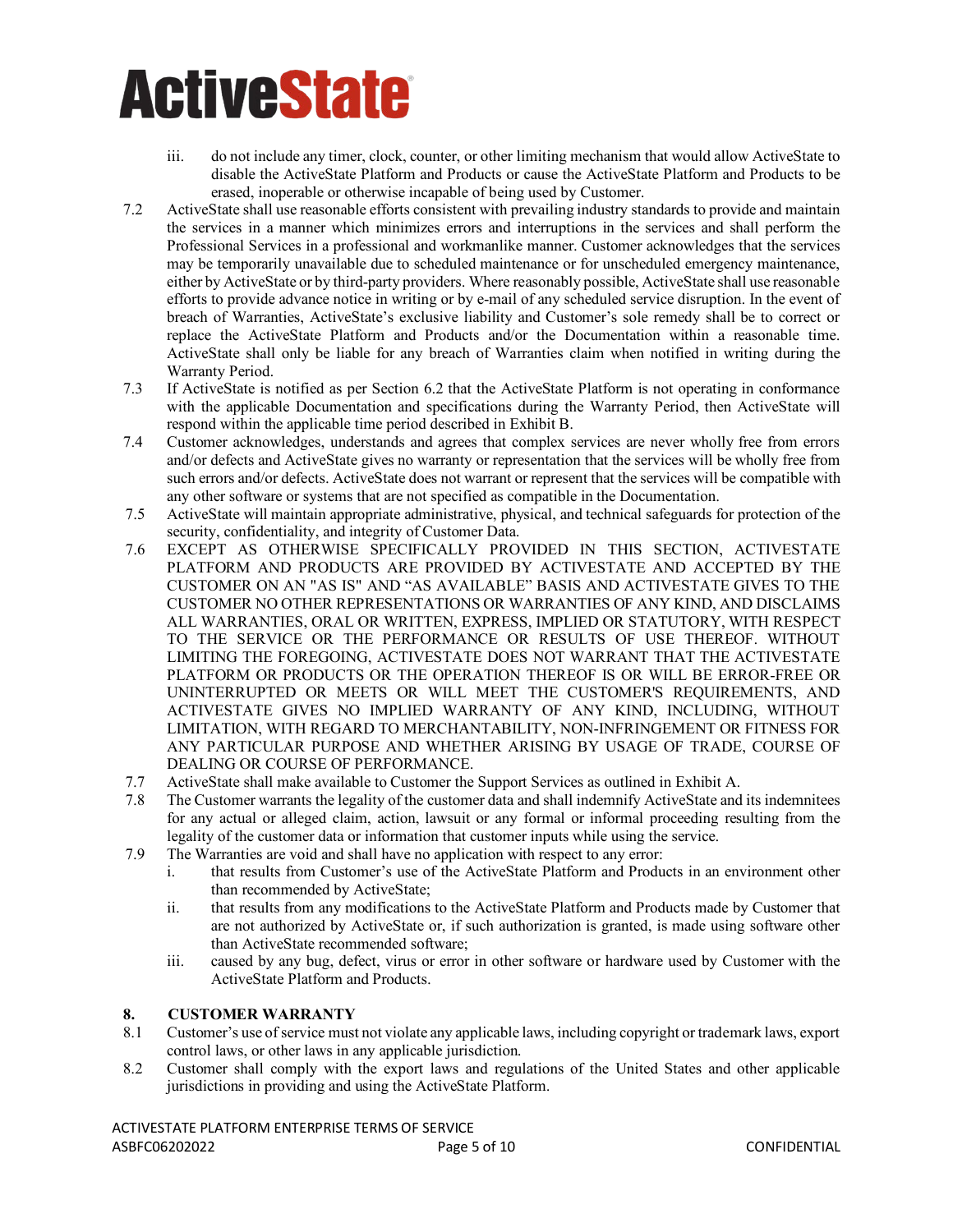#### 8.3 Customer agrees that Platform Content shall not:

- i. be unlawful or promote unlawful activities;
- ii. contains sexually obscene content;
- iii. be libellous, defamatory, or fraudulent;
- iv. be discriminatory or abusive toward any individual or group;
- v. contain or install any active malware or exploits, or uses our platform for exploit delivery;
- vi. infringe on any proprietary right of any party, including patent, trademark, trade secret, copyright, right of publicity, or other rights;
- vii. remove any copyright, trademark or other proprietary rights notices contained in or on the ActiveState Platform;
- viii. restrict or inhibit any other user from using and enjoying the ActiveState Platform.
- ix. interfere with or disrupt Service or servers or networks, or disobey any requirements, procedures, policies or regulations of networks connected to the ActiveState Platform;
- x. create User Accounts by automated means or under false or fraudulent pretences.
- 8.4 Customer shall not access ActiveState Platform for the purpose of monitoring its availability, performance, and functionality, or for any other benchmarking or competitive purposes. Customer shall be liable for its and users' conduct and content while using the ActiveState Platform.

#### **9. LIMITATION OF LIABILITY**

9.1 TO THE MAXIMUM EXTENT AS PERMITTED BY LAW, IN NO EVENT SHALL ACTIVESTATE BE LIABLE FOR ANY DAMAGES RESULTING FROM LOSS OF USE OR LOSS OR CORRUPTION OF DATA, ACCOUNT, PROFIT, BARGAIN, OR BUSINESS, INABILITY TO ACCESS ACTIVESTATE SERVICES, PERFORMANCE RELATED DELAYS, COMPUTER VIRUSES OR FOR ANY PUNITIVE, EXEMPLARY, SPECIAL, DIRECT, INDIRECT, INCIDENTAL OR CONSEQUENTIAL DAMAGES, WHETHER ARISING IN CONTRACT, TORT OR OTHER LEGAL THEORY. ACTIVESTATE'S LIABILITY FOR DAMAGES FOR ANY CAUSE WHATSOEVER, AND REGARDLESS OF THE FORM OF ACTION, SHALL BE LIMITED TO THE FEES PAID BY CUSTOMER TO ACTIVESTATE IN THE PRECEDING TWELVE (12) MONTHS. ACTIVESTATE SHALL HAVE NO LIABILITY FOR ANY CUSTOM DEVELOPMENT. NO ACTION ARISING OUT OF OR IN CONNECTION WITH THIS AGREEMENT OR ANY TRANSACTION HEREUNDER MAY BE BROUGHT BY EITHER PARTY MORE THAN ONE (1) YEAR AFTER THE CAUSE OF ACTION HAS ARISEN, EXCEPT FOR AN ACTION FOR NON-PAYMENT. THE CUSTOMER AGREES THAT IT HAS READ AND UNDERSTOOD THIS SECTION. IN CASE OF ANY CONFLICT BETWEEN THIS SECTION AND ANY OTHER SECTION OF THIS AGREEMENT, THE PROVISIONS OF THIS SECTION SHALL PREVAIL. FOR THE AVOIDANCE OF ANY DOUBT, THIS SECTION SHALL REMAIN IN FULL FORCE AND EFFECT NOTWITHSTANDING THE TERMINATION, REPUDIATION OR EXPIRY OF THIS AGREEMENT.

#### **10. INFRINGEMENT INDEMNITY**

- 10.1 Subject to the limitations below, ActiveState will defend and indemnify Customer against any judgment, including costs and direct damages, rendered by a court of competent jurisdiction, against Customer which definitively concludes that the Indemnified Distributions infringe an existing US copyright or misappropriates a trade secret of any third party. For the avoidance of doubt, ActiveState's indemnity obligations hereunder shall only apply towards Indemnified Distributions.
- 10.2 Subject to the limitations below, ActiveState will defend and indemnify Customer against any actual or threatened claims, judgment, including costs and direct damages rendered by a court of competent jurisdiction against Customer that ActiveState Platform infringes an existing patent or copyright or misappropriates a trade secret of any third party.
- 10.3 Customer must provide written notice to ActiveState regarding the initiation of any such suit or proceeding, provide full authority, information, and assistance for defence, and permit ActiveState to assume defence upon ActiveState's request. Customer agrees that ActiveState shall be relieved of its obligations under the Sections 10.1 and 10.2, unless Customer notifies ActiveState of such Claim within ten (10) calendar days after Customer's receipt thereof and gives ActiveState the authority to proceed as contemplated herein and,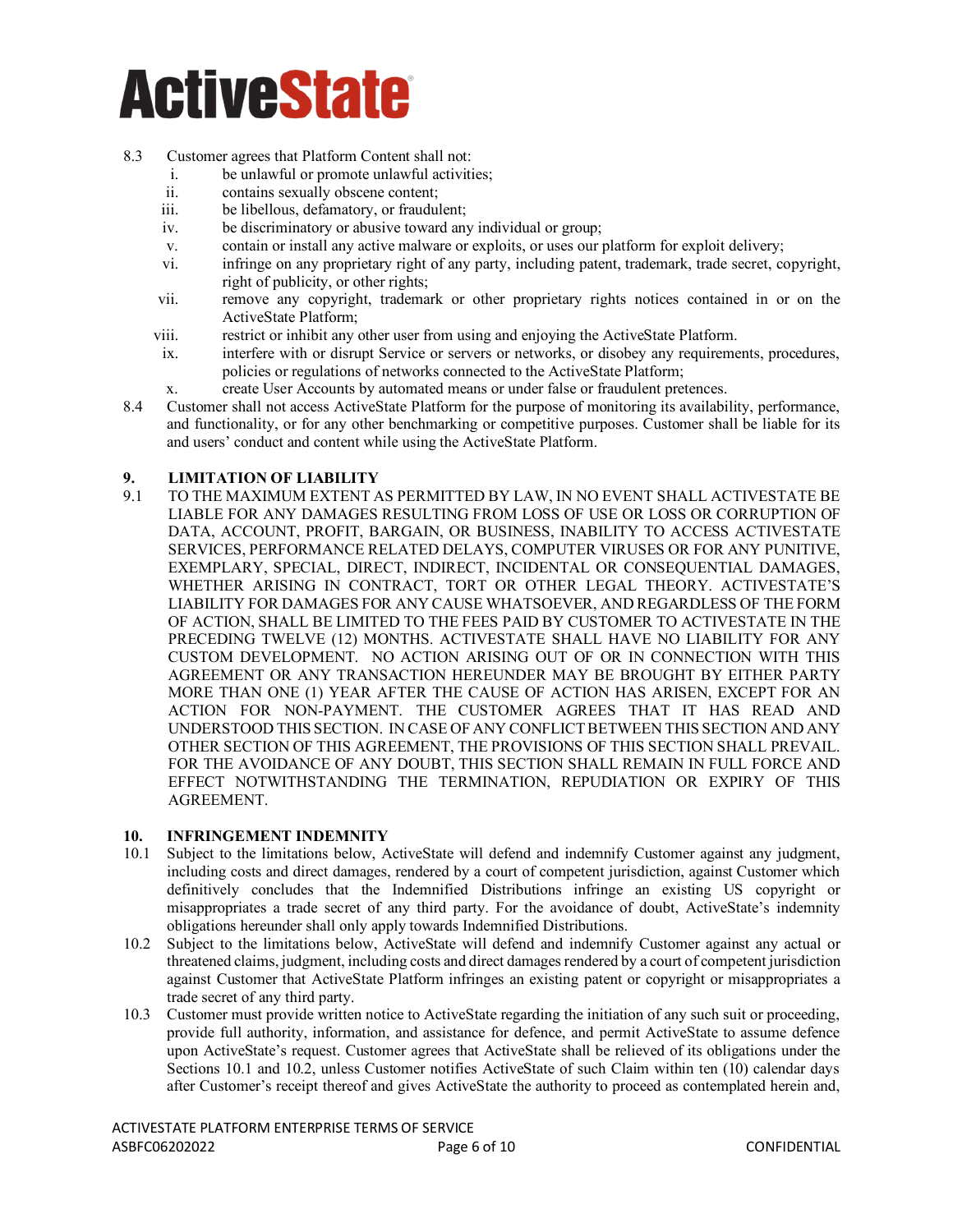at ActiveState's expense (except as provided below), gives ActiveState the relevant information then in its possession and provides reasonable assistance to ActiveState, in ActiveState's discretion, to settle and/or defend any such claim.

- 10.4 If any part of the ActiveState Platform and Indemnified Distributions has become or in ActiveState's opinion will become or has been determined by adjudication that it has become the subject of an infringement claim, then ActiveState may, at its sole option and expense either:
	- i. procure for Customer the continued right to use the Service;
	- ii. replace the Indemnified Distribution with other suitable and reasonably equivalent services or parts thereof so that the Services becomes non-infringing;
	- iii. suitably modify the Indemnified Distributions so that the Service becomes non-infringing; or
	- iv. if it is not commercially reasonable to take the actions specified in items (i), (ii), or (iii), terminate this Agreement and Customer's use.
- 10.5 ActiveState shall not be liable for any compromise entered or settlement made by Customer without ActiveState's prior written consent. Notwithstanding anything to the contrary, ActiveState shall not be liable for any losses, costs, or damages, and Customer will indemnify, defend, and hold ActiveState harmless from any expenses, damages, costs, or losses resulting from any suit or proceeding based upon a claim arising from:
	- i. any modification to the ActiveState Platform and Indemnified Distributions by anyone except ActiveState;
	- ii. use of other than a current or unaltered release of the Indemnified Distributions, or any portion thereof available from ActiveState if such infringement would have been avoided by the use of a current or unaltered release of the Indemnified Distributions, or any portion thereof; or
	- iii. use of the services in any manner contrary to this Agreement.
- 10.6 Customer shall defend, indemnify, and hold harmless ActiveState against claims, actions, proceedings, losses, damages, expenses, and costs (including without limitation court costs and reasonable legal fees) arising out of or in connection with Customer's use of the Service in an unlawful manner or any violation of this Agreement.

### **11. TERMINATION**

- Either party may terminate this Agreement upon thirty (30) days written notice if:
	- i. the other party materially breaches any of the terms or conditions of this Agreement and fails to cure the breach within thirty (30) days; or
	- ii. if the other party becomes the subject of a petition in bankruptcy or any other proceeding relating to insolvency, receivership, liquidation, or assignment for the benefit of creditors.
	- iii. The non-breaching party may agree in its sole discretion to extend the thirty (30) day period for so long as the breaching party continues reasonable efforts to cure the breach. ActiveState will have the right to suspend or terminate Customer's right to use the service, if Customer fails to pay any and all required fees, attempts a transfer or assignment of the right to use the services except as expressly herein permitted or otherwise materially breaches this Agreement.
- 11.2 Customer shall cease using the ActiveState Platform and Product immediately and return to ActiveState or destroy all copies of the Product(s) in its possession or under control within thirty (30) days after the effective date of termination and, if requested by ActiveState, certify to ActiveState that Customer has destroyed or has returned to ActiveState the Product and all copies. This requirement applies to copies in all forms, partial and complete, in all types of media and computer memory, and whether or not modified or merged into other materials.
- 11.3 Upon any termination, and upon receiving Customer request, ActiveState will make Platform Content available to Customer for electronic retrieval for a period of thirty (30) days, but thereafter ActiveState will delete or destroy all copies of Customer Data in its systems or otherwise in its possession or control. For the avoidance of doubt, if no request is received, Customer Data will be automatically deleted after termination.
- 11.4 In the event of expiration or termination of this Agreement, the provisions of this Agreement that by their nature extend beyond the expiration or termination of this Agreement will survive and remain in effect until all obligations are satisfied including but not limited to Exhibit C. Termination of this Agreement will not affect either party's accrued liabilities or rights as on the date of termination.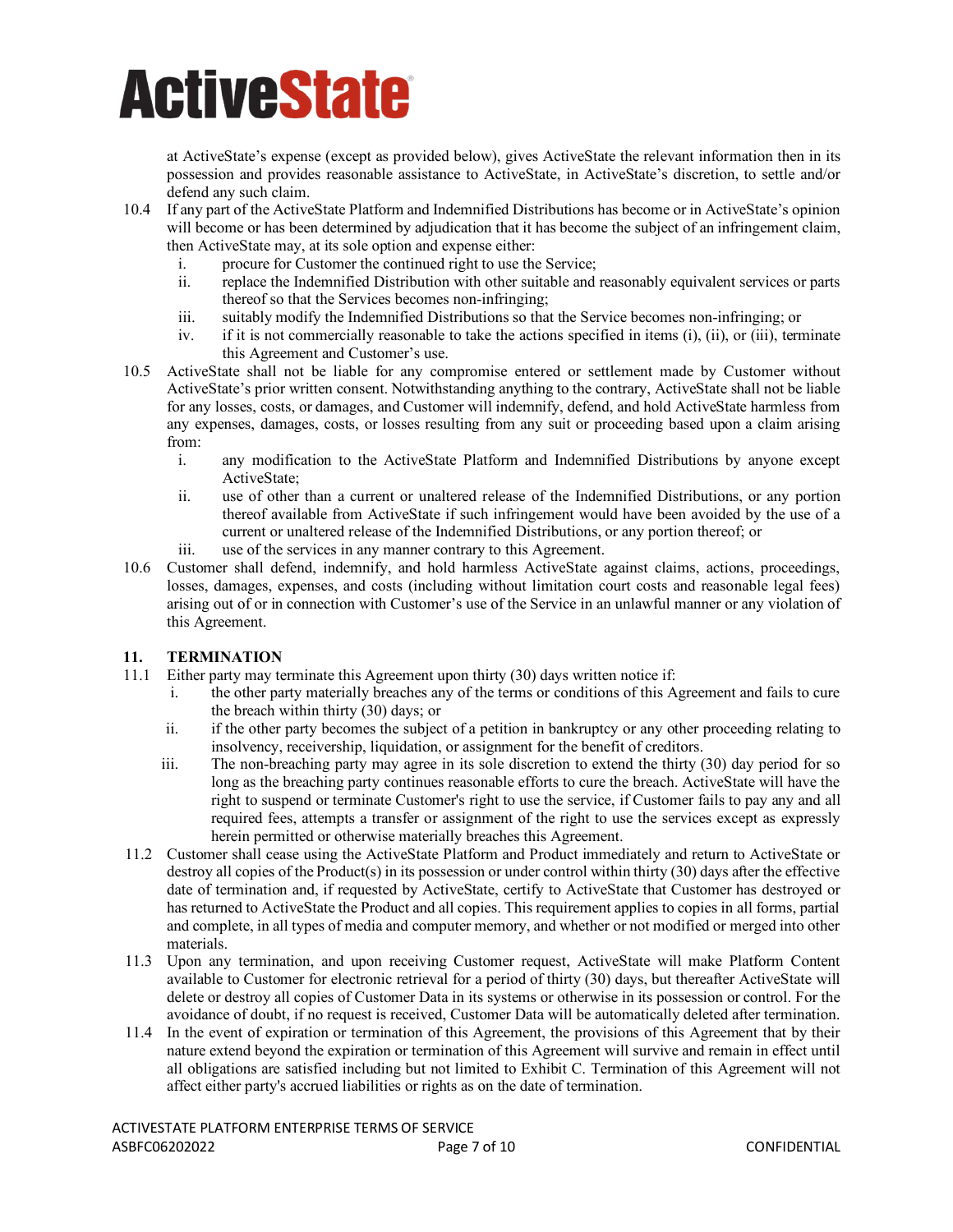11.5 ActiveState may retain any document (including any electronic document) containing the Customer's Confidential Information after the termination of this Agreement if ActiveState is obliged to retain such document by any law or regulation or other rule enforceable against ActiveState or the document in question is a letter, fax, email, order confirmation, invoice, receipt or similar document addressed to ActiveState.

#### **12. CONFIDENTIAL INFORMATION**

- 12.1 Each party acknowledges that, while performing its duties under this Agreement, it may obtain information relating to the other party, which is of a confidential and proprietary nature ("Confidential Information"). Such Confidential Information may include, but is not limited to, this Agreement; pricing and proposals; any intellectual property including but not limited to computer software, trade secrets, know-how, inventions, techniques, processes, programs, schematics; data; customer lists; financial information; and sales and marketing plans. Each party shall at all times maintain in the strictest confidence and trust all such Confidential Information, which shall not be less than those measures employed by each party in protecting its own Confidential Information of equivalent value. Customer and its employees agree not to disclose such information to any third party.
- 12.2 The commitments set forth above shall not apply to any Confidential Information which:
	- i. is now generally known or available or which hereafter through no act or failure on the part of the receiving party becomes generally known or available;
	- ii. is legally known to the receiving party at the time of receiving such information;
	- iii. is hereafter furnished to the receiving party by a third party without restriction on disclosure, where such third party legally obtained such information and the right to disclose it to the receiving party; or
	- iv. is independently developed by the receiving party without violation of any legal rights which the disclosing party may have in such information.
- 12.3 Except as may be required by applicable law, neither Party shall disclose to any third party the contents of this Agreement, or any amendments hereto without the prior written consent of the other Party.
- 12.4 Where the parties have entered into a separate confidential non-disclosure agreement ("NDA") and the terms of the NDA are inconsistent with the terms contained herein, the terms of the NDA shall take precedence.
- 12.5 Both Parties agree that all Confidential Information disclosed hereunder shall remain the property of the discloser and may only be copied or reproduced as expressly permitted herein. Upon expiration or termination of this Agreement, Recipient shall return all Confidential Information to discloser along with all copies and portions thereof or certify in writing that all such Confidential Information has been destroyed. No license, express or implied, in the Confidential Information is granted other than to use the Confidential Information in the manner and to the extent authorized by this Agreement. All Confidential Information disclosed hereunder is provided by discloser without representation or warranty of any kind. The provisions of this Section 13 shall survive the expiration or termination of this Agreement for a period of three (3) years.

#### **13. FORCE MAJEURE EVENT**

- 13.1 Neither party shall be liable for any failure or delay (except for Customer's failure to make payments) caused by events beyond its reasonable control, including but not limited to, an act of war or hostility or terrorism or sabotage or act of God or electrical, internet, or telecommunication outage that is not caused by the obligated party or government restrictions (including the denial or cancellation of any export or other license) or other event outside the reasonable control of the obligated party or a pandemic or an epidemic ("Force Majeure Event"). Upon the occurrence of a Force Majeure Event, the non-performing party shall be excused from further performance of its obligations pursuant to this Agreement affected by the Force Majeure Event only for so long as such Force Majeure Event continues, and such party continues to use commercially reasonable efforts to recommence performance whenever and to whatever extent possible without delay.
- 13.2 A party who becomes aware of a Force Majeure Event, which gives rise to, or which is likely to give rise to, any failure or delay in performing its obligations under the Agreement, will forthwith notify the other party; and will inform the other party of the period for which it is estimated that such failure or delay will continue. A party whose performance of its obligations under the Agreement is affected by a Force Majeure Event must take reasonable steps to mitigate the effects of the Force Majeure Event.

#### **14. NOTICES**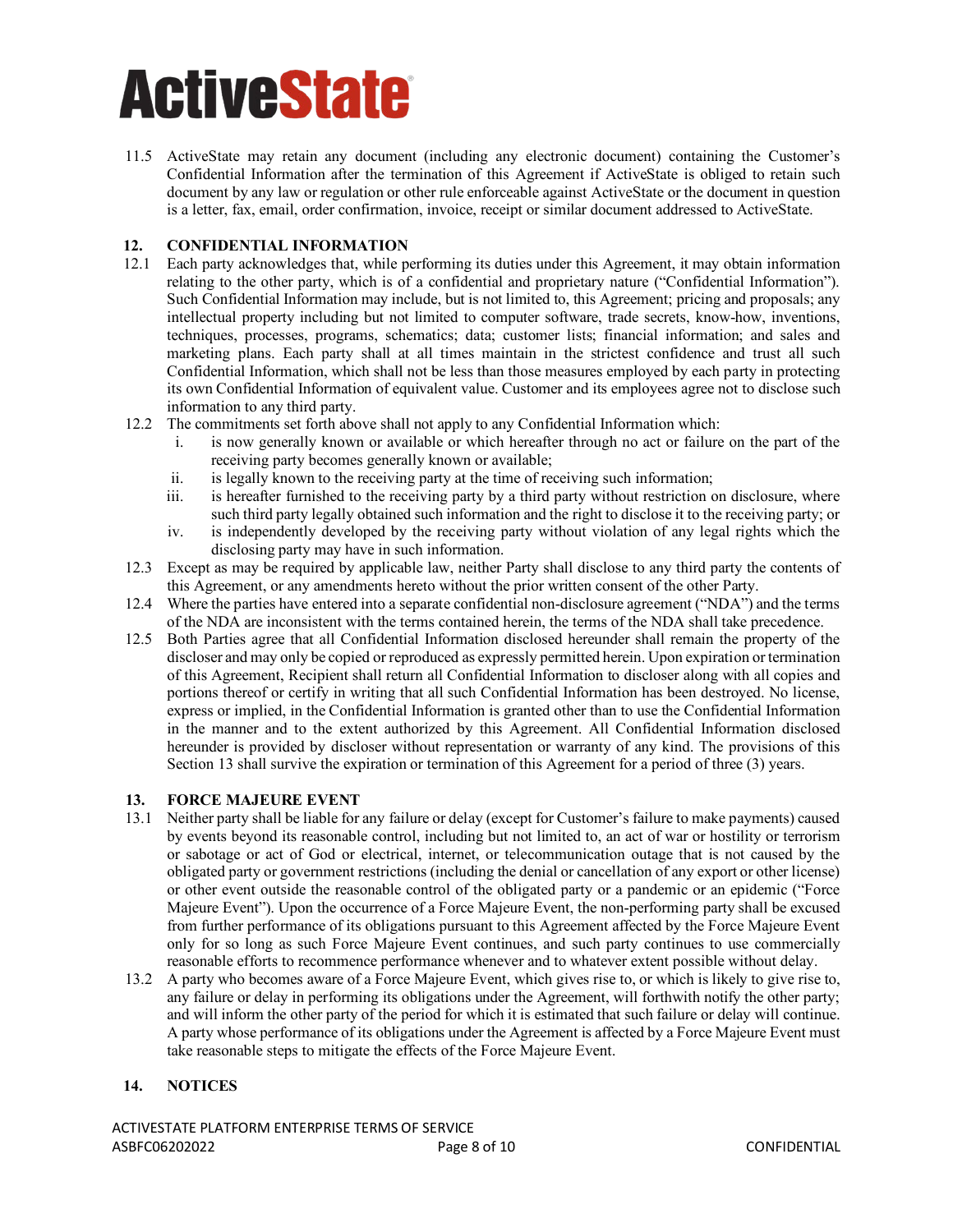14.1 Any notice, approval, request, authorization, direction or other communication under this Agreement will be given in writing to the Parties at the address set forth below, and shall reference this Agreement and will be deemed to have been received: (i) on the delivery date if delivered personally to the party to whom it is directed; (ii) one (1) business day after deposit with a commercial overnight carrier, with written verification of receipt or (iii) three (3) business days after the mailing date, if sent properly addressed, return receipt requested via rapid mail delivery of which a receipt confirming the delivery is produced. Either party may change its address by notifying the other party in writing.

> ACTIVESTATE SOFTWARE INC., ATTN: GENERAL COUNSEL 1000 - 1177 West Hastings Vancouver, BC, Canada, V6E 2K3 [legal@activestate.com](mailto:legal@activestate.com)

#### **15. GENERAL**

- 15.1 The interests of Customer in this Agreement are personal and shall not be assigned, transferred, shared, or divided in any manner by Customer without the prior written consent of ActiveState. ActiveState will only consent to an assignment if Customer has paid ActiveState all Fees due under this Agreement and the assignee agrees to be bound by this Agreement. ActiveState shall be entitled to assign this Agreement and the rights granted hereunder to any affiliate or subsidiary or successor in interest or in the event of a merger or sale of all or substantially all of the stock or assets of ActiveState. This Agreement shall enure to the benefit of the parties permitted successors and assigns.
- 15.2 Subject to any express restrictions elsewhere in this Agreement, ActiveState may subcontract any of its obligations under this Agreement and ActiveState shall remain responsible to the Customer for the performance of any subcontracted obligations.
- 15.3 All the projects created or made by User(s) using the service under this Agreement will be classified as "Public" projects, meaning the project would not qualify as confidential or proprietary and shall be available to general public. User(s) will have to qualify to Team or Enterprise tier in order to have their projects classified as "Private" projects. ActiveState shall only have confidentiality obligations towards Private projects.
- 15.4 Each party agrees to comply with all applicable export and reexport control laws and regulations of Canada or United States, including the Export Administration Regulations ("EAR") maintained by the United States Department of Commerce. Specifically, each party covenants that it shall not directly or indirectly sell, export, reexport, transfer, divert, or otherwise dispose of any software, source code, or technology (including products derived from or based on such technology) received from the other party under this Agreement to any country (or any individual national thereof) subject to antiterrorism controls or U.S. or Canadian embargo, or to any other person, entity, or destination prohibited by the laws or regulations of the United States or Canada, without obtaining prior authorization from the competent government authorities as required by applicable laws and regulations. Customer shall be bound by the [ActiveState Export Control](https://www.activestate.com/wp-content/uploads/2021/09/ActiveState-Export-Compliance-Policy-09142021.pdf)  [Policy.](https://www.activestate.com/wp-content/uploads/2021/09/ActiveState-Export-Compliance-Policy-09142021.pdf)
- 15.5 The laws of the Province of British Columbia, excluding its conflict of laws provisions, shall govern this Agreement. Provincial and Federal Courts in Vancouver shall have exclusive jurisdiction under this Agreement. Any disputes between the parties arising out of or in connection with this Agreement which cannot be settled amicably shall be first notified in writing to the authorized representatives of each party. In the event that such authorized representatives do not reach an amicable settlement within fifteen (15) days of receiving written notice of such a dispute, then the matter shall be referred to a mediator mutually agreeable to the parties. In the event that the mediation does not reach an amicable settlement within thirty (30) days of referral, the parties may proceed to the courts as set out herein.
- 15.6 During the term of this Agreement and for a period of one (1) year following its termination, each party agrees that it will not, without the written permission of the other party, directly or indirectly, solicit, hire or otherwise engage the services of any person who is an employee of or is otherwise being utilized as a consultant or contractor by the other party. The foregoing will not prohibit general solicitations for employment not specifically directed towards employees of the other party.